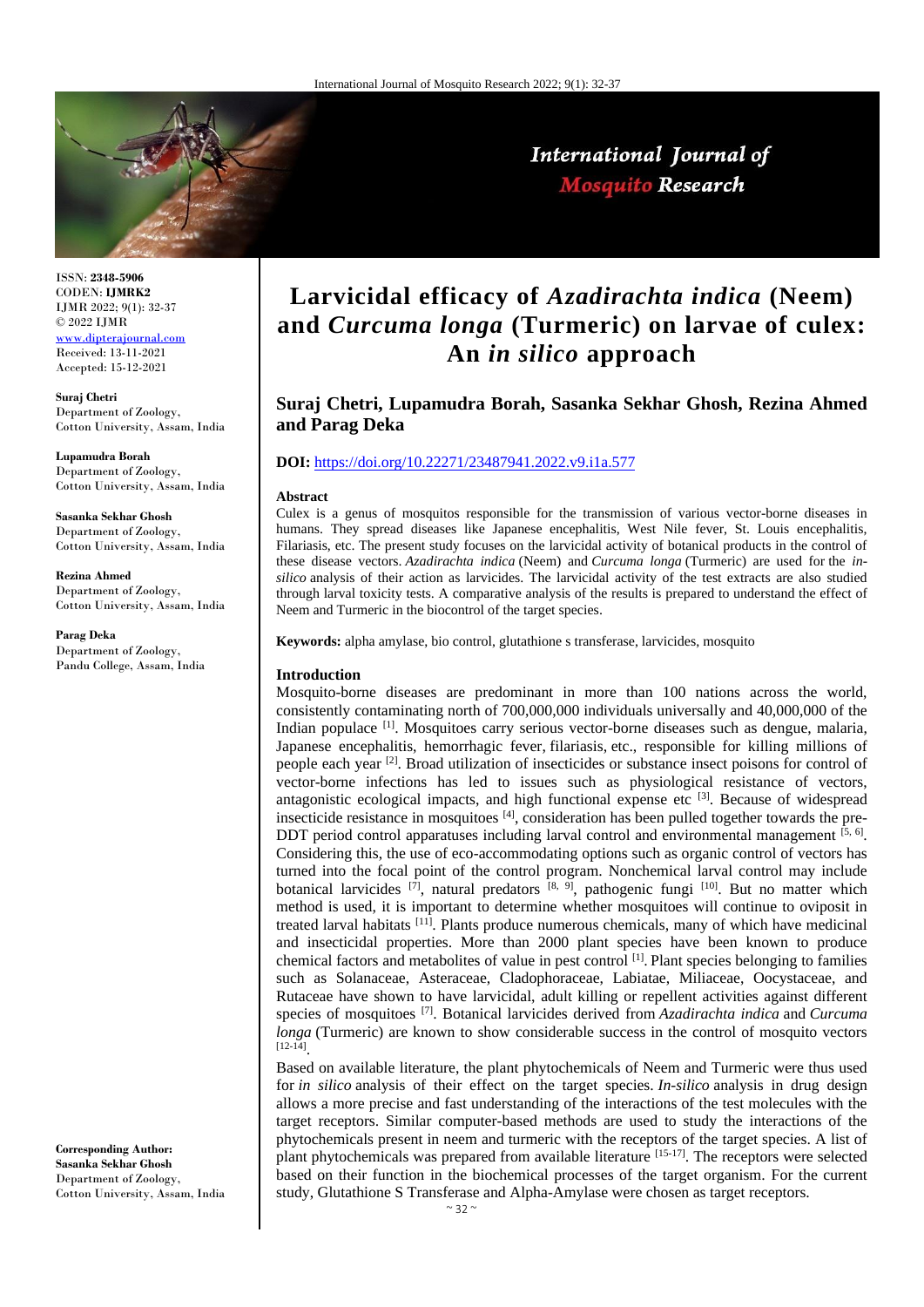International Journal of Mosquito Research [http://www.dipterajournal.com](http://www.dipterajournal.com/)

Glutathione S Transferase is an enzyme that contributes to the detoxification of xenobiotics in Insects<sup>[18]</sup>. Alpha-amylase on the other hand is an enzyme that hydrolyses polysaccharides such as starch and glycogen and helps the insect in the digestion of food. Further, larval toxicity tests were performed in the laboratory and the results were analyzed to prepare a comprehensive comparison between Neem and Turmeric as botanical larvicides in biocontrol of Culex mosquitos.

### **2. Materials and Methods**

# **2.1 Preparation of Receptor and Ligand**

The receptors, Glutathione S Transferase and Alpha amylase

(Fig 1) are selected and their corresponding. pdb files are downloaded from RCBS PDB Database<sup>19</sup> (https://www.rcsb.org/). The database is a collection of 3D structural data of different large biological molecules such as proteins and nucleic acids $20$ . The phytochemical constituents of *Azadirachta indica* (Neem) and *Curcuma longa* (Turmeric) were compiled through the study of previously available literature. Accordingly, the ligands were selected and their structures were downloaded from Zinc Database<sup>21</sup> (https://zinc.docking.org/).



**Fig 1:** Structure of Enzymes: (a) Glutathione S Transferase, (b) Alpha amylase

### **2.2 Molecular Docking**

Molecular docking is a tool used in drug design to study receptor-ligand interactions  $[22]$ . Docking was performed by using the software, Molegro Virtual Docker (MVD 2010.4.0) for Windows. MVD predicts receptor-ligand interactions by using different ligand binding conformations and estimating energy of their interactions [23].

#### **2.3 Visualizing the Receptor Ligand Interactions**

The receptor-ligand interactions are visualized using BIOVIA Discovery Studio Visualizer developed by Dassault Systems BIOVIA 2021. This is a free software used for visualizing and analysis of protein and small molecular data. The software allowed us to study the interactions of the ligand molecules with the amino acid residues of the target proteins. Only the top 3 interacting molecules were used for further study. The interactions are displayed using both 3D and 2D models.

## **2.4. Toxicity Tests (Wet Lab analysis)**

Neem leaves were collected and air dried under shade for 6-7 days. After which it was subjected to treatment in an incubator at 60 °C for 48 hours. Fully dried leaves were then ground in a grinder to obtain neem powder. Raw turmeric was allowed to dry at room temperature for 1-2 months and crushed by an electrical blender to produce a powder. The ethanolic extracts of plant material was prepared in a 1:100 (w/v) ratio. The extracts were filtered through a Buchner funnel with Whatman number 1 filter paper and the filtrate was dried in air <sup>[24]</sup>. These metabolite extracts were then dissolved in ethanol to obtain a final concentration of 1000 mg/l as a stock plant extract. Four test concentrations (50,

33

100, 500, and 1000 ppm) were prepared through a single dilution method and stored in labeled specimen bottles for larvicidal bioassay. The larvicidal activity was done as per guidelines of WHO <sup>[25]</sup> and Khanra et al., 2015<sup>[24]</sup>. The mosquito larvae were treated with different concentrations of plant extract. After 24 h and 48 h count, the number of dead larvae (mortality) was calculated against an untreated control by the following formula [26]

% of Mortality = (Mortality in treatment/ Mortality in control) X 100

#### **3. Results**

The larvicidal efficiency of both Neem and Turmeric were studied using *in-silico* techniques and then verified through toxicity tests. The mean re-rank scores of all the interactions were then combined to prepare a graphical representation of the effect of different plant phytochemicals against the selected enzymes. The re-ranking coefficients uses different energy parameters such as E-Inter total, E-Inter (proteinligand), Steric, Van der Waal's, H-Bond energy, etc. A negative re-rank score signifies a good interaction between the phytochemicals and the active site of ligand (Enzyme) of interest. The blocking of the active sites of these ligands with phytochemicals taken for study can be helpful in disrupting the normal functioning of enzymes ultimately affecting the normal functioning of the insect physiology. From the Neem plant, 8 phytochemicals viz. 1, 2-benzendicarboxylic acid, Quercetin, Gedulin, Phytol, Sitosterol, Azadirachtin, Salanin and Nimbin were taken for *in silico* study. Among all the phytochemicals, Phytol shows minimum re-rank score of -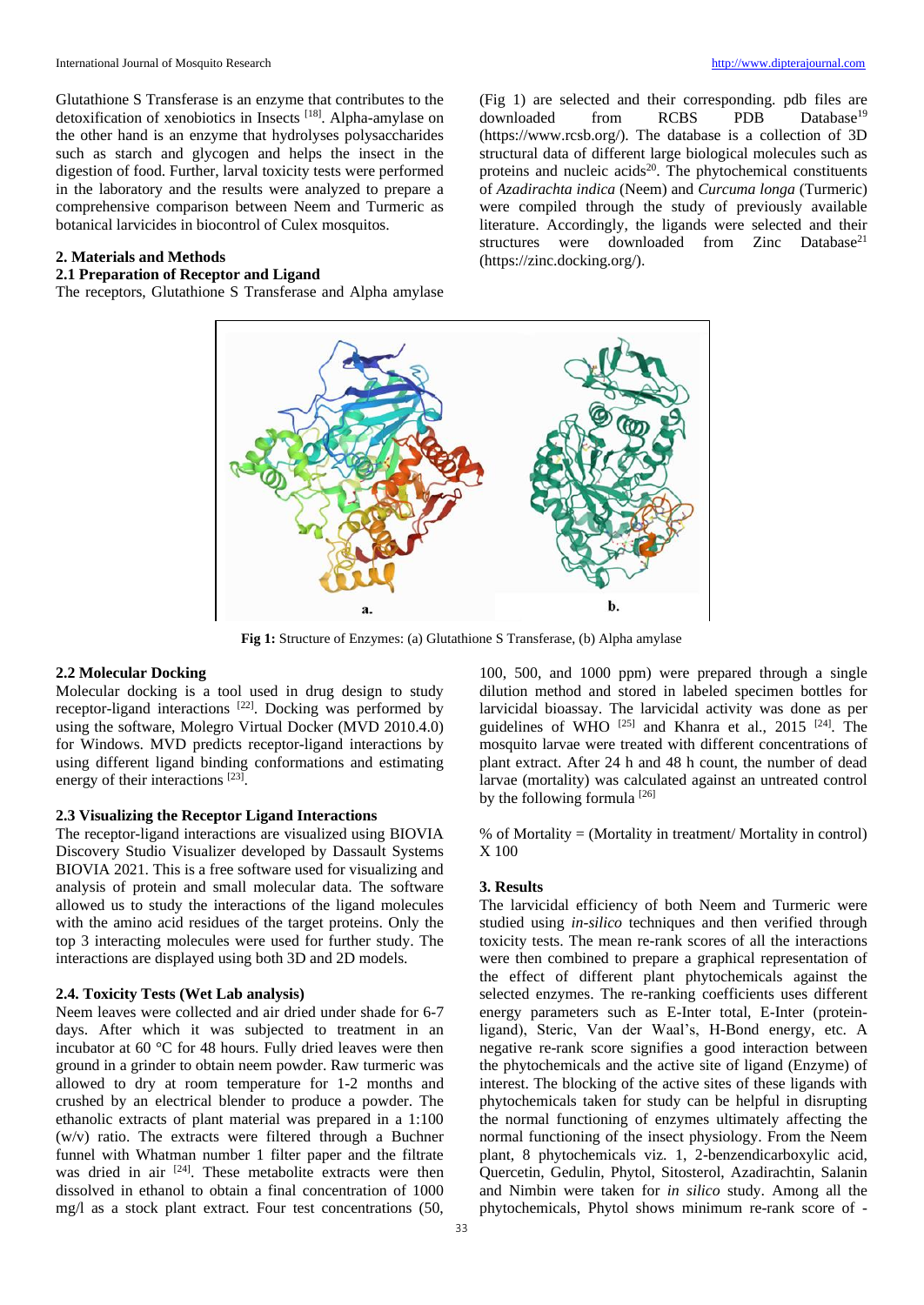77.73 signifying highest binding potential against enzyme αamylase. 1, 2-benzenedicarboxylic acid shows minimum rerank score of -68.68 against enzyme Glutathione S Transferase. From the Turmeric plant, 8 phytochemicals, viz. Ar-Turmerone, Bisdemethoxycurcumin, Curcumin, Curcuphenol, Curlone, Demethoxycurcumin, Turmerone and Zingiberene were taken for *in silico* study. Among all the phytochemicals Curcumin shows minimum re-rank score of - 91.47 & -82.09 against enzymes α-amylase and Glutathione S Transferase respectively (Fig.2  $\&$  3). The interactions of the phytochemicals with the selected enzymes were analyzed and several interactions like H-Bond, C-H bond, Van der Waals, alkyl bond, pi- alkyl bond etc. were found ' (Fig. 4 & 5).



**Fig 2:** Graph showing rerank score of plant phytochemicals against Glutathione S Transferase: (a) Neem, (b) Turmeric



**Fig 3:** Graph showing Rerank score of plant phytochemicals against Alpha amylase: (a) Neem, (b) Turmeric



**Fig 4:** The Best Interaction observed with Glutathione S Transferase w.r.t. (a) Neem & (b) Turmeric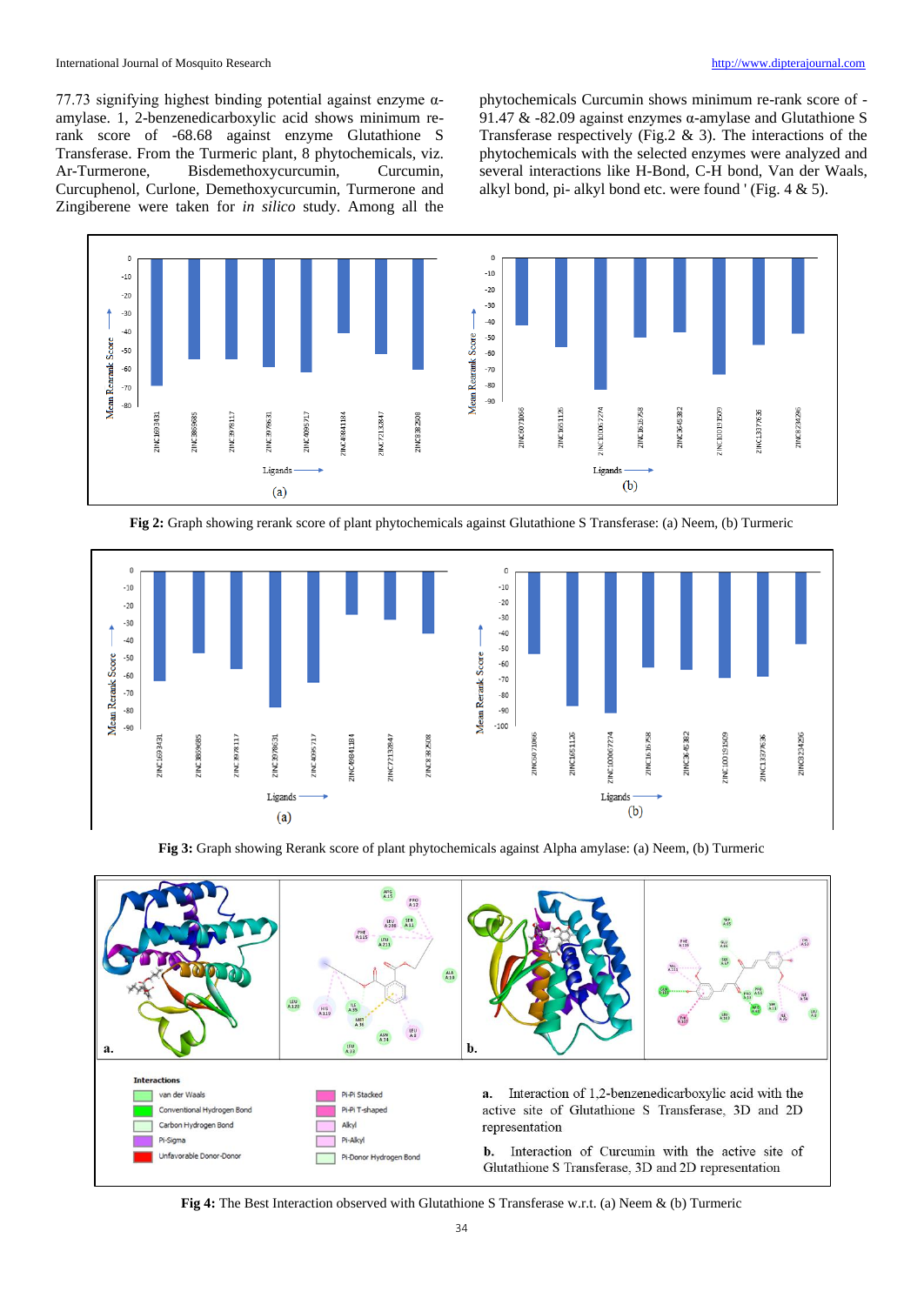

**Fig 5:** The best interaction observed with Alpha amylase w.r.t. (a) Neem & (b) Turmeric

The *in silico* study has also been tested in wet lab experiments. Wet lab analysis on the effect of Neem and Turmeric on larvae of Culex shows that the mortality rate of larvae is dose dependent and increases with the increase in concentration of plant extract. The larvicidal activity of different concentrations of leaf extracts are shown. After 48 h and concentration of 1000 ppm all leaf crude extracts showed 90% to 100% mortality of larvae. Ethanol extracts of *Azadirachta indica* (Neem) could produce 100% mortality at the concentration of 500 ppm upon 48 h of exposure (Table 1 & 2).

**Table 1**: Larval mortality % of Neem Extract

| <b>Concentration (PPM)</b> | $24$ hrs | 48 hrs | mortality % |      |
|----------------------------|----------|--------|-------------|------|
| 50                         |          | 13     | 10%         | 65%  |
| 100                        |          | 14     | 25%         | 72%  |
| 500                        | 15       | 20     | 75%         | 100% |
| .000                       | l6       | 20     | 80%         | 100% |

**Table 2**: Larvae mortality % of Turmeric Extract

| <b>Concentration (PPM)</b> | $24$ hrs | 48 hrs | mortality % |     |
|----------------------------|----------|--------|-------------|-----|
|                            |          |        | 10%         | 25% |
| 100                        |          |        | 25%         | 35% |
| 500                        | 12       | 15     | 50%         | 75% |
| 1000                       | 13       | 18     | 65%         | 90% |

# **4. Discussion**

Glutathione transferases (GSTs) are a diverse family of enzymes found in insects. They play a key role in removing toxic xenobiotic compounds [27] , oxygen-free radical species produced through the action of pesticide <sup>[28]</sup>, and are also involved in intracellular transport, production of hormones and protection against oxidative stress [29]. GSTs can metabolize insecticides by facilitating their dehydrochlorination or by coupling with reduced glutathione, to produce readily excretable water-soluble metabolites. Thus, for a pesticide to be successful, it must be able to inhibit or overpower the working of Glutathione transferase (GSTs). The present investigation reveals that 1,2-benzene dicarboxylic acid from *Azadirachta indica* and Curcumin from *Curcuma longa* show a minimum re-rank score of - 68.68 and -82.09 against enzyme Glutathione S Transferase respectively, thereby indicating their potential role as a biopesticide. α-Amylases constitute a family of endoamylases that catalyze the hydrolysis of  $\alpha$ -D-(1,4)-glucan linkages in starch components, glycogen and other carbohydrates  $[30]$ . The enzyme plays a key role in the carbohydrate metabolism of insects <sup>[31]</sup> and insects depend on their α-amylases for survival. Recent research has shown that α-amylase inhibitors from *Phaseolus vulgaris* seeds are detrimental to the development of insects [32, 33] . An earlier *in silico* study by Nascimanto *et al*. [34] on the inhibiting properties of Ric C1 & Ric C3 from *Ricinus communis* seeds revealed them to be potent alpha-amylase inhibitors. In the present study, Phytol from *Azadirachta indica* shows a minimum re-rank score of -77.73 signifying the highest binding potential against enzyme α-amylase and Curcumin from *Curcuma longa* shows a minimum re-rank score of - 91.47 against enzyme  $\alpha$ -amylase. Thus, the active compounds derived from both *Azadirachta indica and Curcuma longa* exhibit good binding properties with Glutathione transferase (GSTs) and α-amylase and thereby can act as a potent deterrent in insect development. The results obtained *in silico* are also corroborated by the results obtained from the wet lab, where after 48 h and at a concentration of 1000 ppm all leaf crude extracts showed 90% to 100% mortality of larvae. Similar *in silico* works by Yadav *et al*. [35] Mejia *et al*. [36] Mishra et al. [37] found phytochemicals such as nonazadirachtin neem limonoids, phenylethanoid glycosides, biosynthesized AgNPs can block the enzymatic activities of acetylcholinesterase, prophenoloxidase, ecdysone receptor, and digestive enzymes of various insects, thereby acting as a good alternative to chemical pesticides. Works of Srinivasan *et al*. [38] and Shitu *et al*. [39] demonstrated *in silico*, the capability of compounds isolated from *Citrus sinensis* and *Elaeagnus indica* having the potential to be applied as a controlling agent of *Anopheles* mosquito.

All these results and the present *in silico* study signifies that both *Azadirachta indica* (Neem) and *Curcuma longa* (Turmeric) have larvicidal effect against larvae of *Culex*  mosquito and can be used as alternatives to chemicals in controlling the larvae of Culex mosquito.

# **5. Conclusion**

India, being a tropical country is wealthy in its biodiversity of plants species. Wet lab experiments for screening each and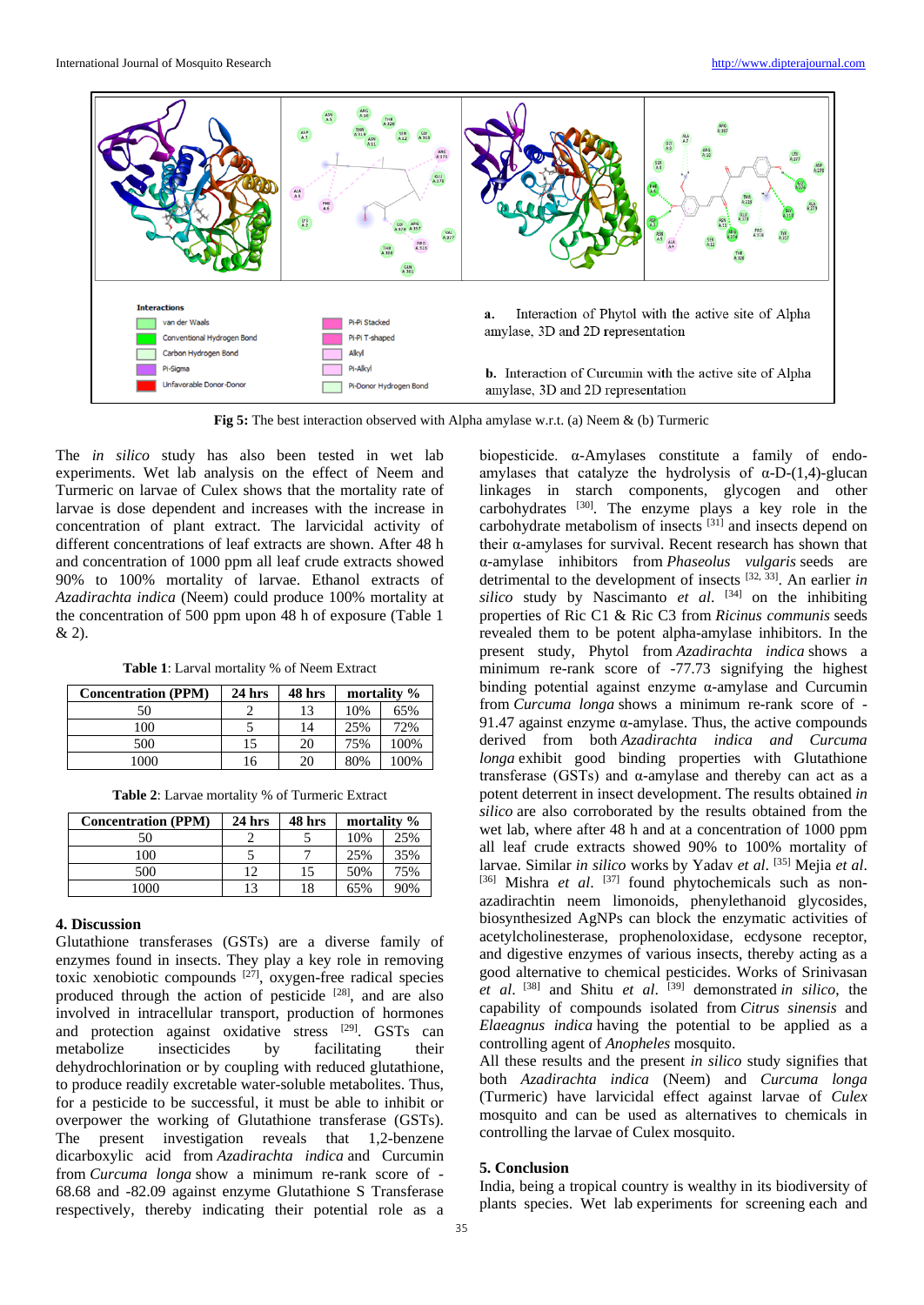every plant extract against the test subject is not viable and time consuming. *In silico* identification approach slender down the search of the potential lead compounds from an enormous range of compound databases to pick potential hits by using molecular docking techniques and simplifying the interaction of potential hits that helps in optimization of bioactivity of the phytochemicals of the plant. *In silico* study is a recent development in the field of entomology where we can develop various effective biopesticides in a short span of time. Recent advancement in *in silico* analysis can be helpful in finding the best plant extract to be tested in web lab experiments and will also increase the chance to find most effective plant extracts to control the test subject within a short span of time and thus reducing the uncertainty on the outcomes, resulting in a faster and more efficient development of the pesticide. The study also points to this fact as the result obtained in the *in silico* analysis could be corroborated to the results obtained in wet-lab experiments.

#### **6. Acknowledgement**

The authors are thankful to Dr. Akalesh Kumar Verma, Department of Zoology, Cotton University, for providing access to the Molegro Virtual Docker software for the *in silico* work.

#### **7. References**

- 1. Ghosh A, Chowdhury N, Chandra G. Plant extracts as potential mosquito larvicides. The Indian Journal of Medical Research. 2012;135(5):581.
- 2. Kamaraj C, Bagavan A, Elango G, Zahir AA, Rajakumar G, Marimuthu et al. Larvicidal activity of medicinal plant extracts against *Anopheles subpictus* & *Culex tritaeniorhynchus*. The Indian Journal of Medical Research. 2011;134(1):101.
- 3. Brown AW. Insecticide resistance in mosquitoes: A pragmatic review. Journal of the American Mosquito Control Association. 1986;2(2):123-140.
- 4. Hemingway J, Ranson H. Insecticide resistance in insect vectors of human disease. Annual Review of Entomology. 2000;45(1):371-391.
- 5. Killeen GF, Fillinger U, Kiche I, Gouagna LC, Knols BG. Eradication of *Anopheles gambiae* from Brazil: lessons for malaria control in Africa. The Lancet Infectious Diseases. 2002;2(10):618-627.
- 6. World Malaria Report 2021. https://www.who.int/teams/global-malariaprogramme/reports/world-malaria-report-2021. 6 December, 2021.
- 7. Shaalan EAS, Canyon D, Younes MWF, Abdel WH, Mansour AH. A review of botanical phytochemicals with mosquitocidal potential. Environment International. 2005;31(8):1149-1166.
- 8. Ghosh SK, Dash AP. Larvivorous fish against malaria vectors: a new outlook. Transactions of the Royal Society of Tropical Medicine and Hygiene. 2007;101(11):1063- 1064.
- 9. Howard AF, Zhou G, Omlin FX. Malaria mosquito control using edible fish in western Kenya: preliminary findings of a controlled study. BMC Public Health. 2007;7(1):1-6.
- 10. Bukhari T, Middelman A, Koenraadt CJ, Takken W, Knols BG. Factors affecting fungus-induced larval

mortality in *Anopheles gambiae* and *Anopheles stephensi*. Malaria Journal. 2010;9(1):1-15.

- 11. Howard AF, Guessan R, Koenraadt CJ, Asidi A, Farenhorst M, Akogbeto M *et al*. First report of the infection of insecticide-resistant malaria vector mosquitoes with an entomopathogenic fungus under field conditions. Malaria Journal. 2011;10(1):1-8.
- 12. Nour AH, Jessinta D, Nour AH. Larvicidal activity of extracts from different parts of neem (*Azadirachta indica*) against *Aedes Aegypti* mosquitoes larvae. Scientific Research and Essays. 2012;7(31):2810- 2815.
- 13. Khanra K, Choudhuri I, Bhattacharyya N. Larvicidal Activity of Leaf Extract of Ginger and Turmeric on Mosquito Larvae. International Journal of Pharmaceutical Sciences and Research. 2018;9(5):2034-2036.
- 14. Dua VK, Pandey AC, Raghavendra K, Gupta A, Sharma T, Dash AP. Larvicidal activity of neem oil (*Azadirachta indica*) formulation against mosquitoes. Malaria Journal. 2009;8(1):1-6.
- 15. Cesa S, Sisto F, Zengin G, Scaccabarozzi D, Kokolakis AK, Scaltrito MM *et al.* Phytochemical analyses and pharmacological screening of Neem oil. South African Journal of Botany. 2019;120:331-337.
- 16. Srivastava SK, Agrawal B, Kumar A, Pandey A. Phytochemicals of *Azadirachta indica* source of active medicinal constituent used for cure of various diseases: A Review. Journal of Scientific Research. 2020;64(1):385- 390.
- 17. Sabir SM, Zeb A, Mahmood M, Abbas SR, Ahmad Z, Iqbal N. Phytochemical analysis and biological activities of ethanolic extract of *Curcuma longa* rhizome. Brazilian Journal of Biology. 2020;81:737-740.
- 18. Eaton DL, Bammler TK. Concise review of the glutathione S-transferases and their significance to toxicology. Toxicological Sciences: An Official Journal of the Society of Toxicology. 1999;49(2):156-164.
- 19. Protein Structure Download. https://www.rcsb.org/. 25 November, 2021.
- 20. Parasuraman S. Protein Data Bank. The Journal of Pharmacology & Pharmacotherapeutics. 2012;3(4):351- 352.
- 21. Ligands Structure Download. https://zinc.docking.org/. 27 November, 2021.
- 22. Ruyck J, Brysbeart G, Blossey R, Lensink MF. Molecular docking as a popular tool in drug design and *in silico* travel. Advances and Applications in Bioinformatics and Chemistry. 2016;9:1-11
- 23. Thomsen R, Christensen MH. MolDock: a new technique for high-accuracy docking. Journal of Medicinal Chemistry. 2006;49:3315-3321
- 24. Khanra K, Panja S, Choudhuri I, Bhattacharyya N. Antibacterial, insecticidal activity and cytotoxicity of methanol, ethanol, hot aqueous and cold aqueous extracts of *Crotalaria juncia*. International Journal of Current Research in Biosciences and Plant Biology. 2015;2(10):98-103.
- 25. WHO: Guidelines for Laboratory and Field Testing of Mosquito Larvicides. http://www.who.int/iris/handle/10665/69101. 3 October, 2021.
- 26. Rahuman AA, Gopalakrishnan G, Ghouse BS, Arumugam S, Himalayan B. Effect of *Feronia limonia* on